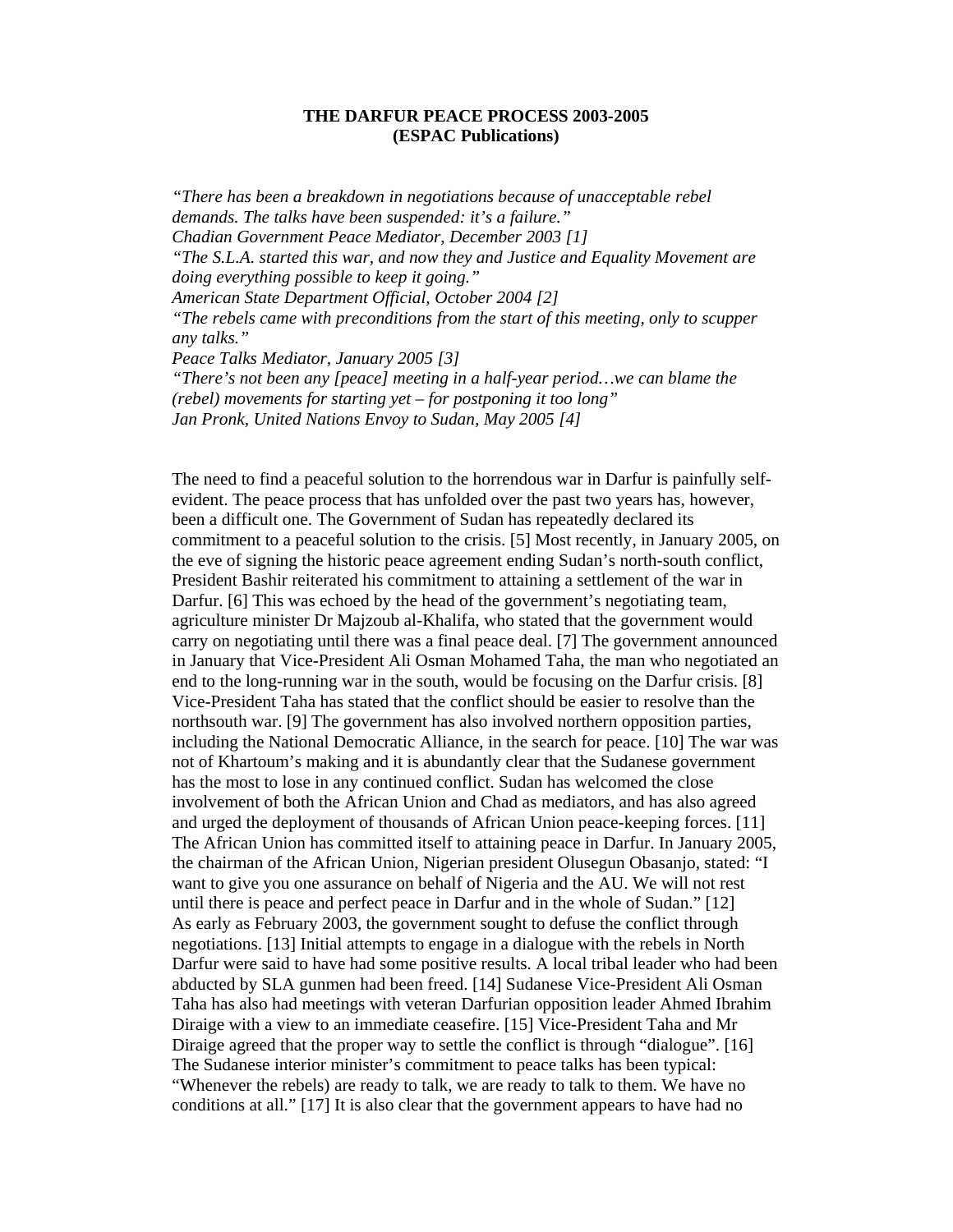reservations about negotiating with any rebel organisations, including those movements that have recently been formed. This has included peace talks with a third force calling itself the National Movement for Reform and Development NMRD). [18] NMRD came into being in April 2004, when a group of rebels, led by Nourene Manawi Bartcham, broke away from JEM because of a disagreement over the influence of the Popular Congress and Dr Turabi over the rebel movement. [19] In 2003, the Chadian government, parts of which are drawn from the Zaghawa tribe, offered to mediate between the government and rebels. The Sudanese government welcomed and has continued to welcome continuing Chadian mediation in the conflict. [20] The government of Chad was instrumental in negotiating ceasefires in western Sudan in September 2003 and earlier. It has been a challenging task. On 3 September 2003, however, as the result of indirect talks hosted by President Déby, the Sudanese government and rebels signed a six-week ceasefire in Abeche, Chad. On 17 September, the government and the SLA signed an agreement allowing "free and unimpeded" humanitarian access within Darfur. The government and rebels agreed to a tripartite ceasefire monitoring commission made up of five members from both sides and five Chadian military officials. In subsequent Chadian-brokered peace talks, the rebels proved to be intransigent. Chadian Government mediators declared in December 2003, for example, that the rebels had stalled peace talks: "There has been a breakdown in negotiations because of unacceptable rebel demands. The talks have been suspended: it's a failure." [21] Chad's president called rebel terms for substantive negotiations "unacceptable". [22] In what was seen as a deliberate attempt to derail the peace talks, the SLA demanded military control of the region during a transitional period, 13 percent of all Sudan's oil earnings and SLA autonomy in administering Darfur. [23] It was claimed that Islamic fundamentalist opponents of the Sudanese government had been instrumental in sabotaging these negotiations. [24] The government named senior Popular Congress members Hassan Ibrahim, Suleiman Jamous, Abubakr Hamid and Ahmed Keir Jebreel as having been responsible. [25] JEM had hitherto displayed a stop-start attitude to joining mediated peace talks. [26] In March 2004, the Government of Sudan reaffirmed its commitment to a just and peaceful solution to the conflict in Darfur through consensus: "Through political dialogue a final agreement can be reached in the region. [27] Sudan's deputy foreign minister al-Tigani Salih Fidhail said his government was willing to take part in a conference Chad has reportedly offered to host between Khartoum and the Darfur rebels: "We are ready to negotiate peace with any party but we reject any preconditions." [28]

The April 2004 Humanitarian Ceasefire Agreement on the Darfur Conflict On 8 April 2004, in Ndjamena, the Government of Sudan and both rebel movements signed a Humanitarian Ceasefire Agreement on the Darfur Conflict and a Protocol on the Establishment of Humanitarian Assistance in Darfur. [29] Ahmad Alammi, the spokesman of the Chadian mediation team, noted: "The humanitarian ceasefire was a priority, but at the same time it includes political clauses." [30] Under the Ceasefire Agreement, the parties agreed, amongst other things, to: cease hostilities and proclaim a cease-fire for a period of 45 days automatically renewable, unless opposed by one of the parties; establish a Joint Commission and a Ceasefire Commission, with the participation of the international community, including the African Union; free all prisoners of war and all other persons detained because of the armed conflict in Darfur; facilitate the delivery of humanitarian assistance and the creation of conditions conducive to the delivery of emergency relief to the displaced persons and other civilians victims of war, in accordance with the Protocol on the Establishment of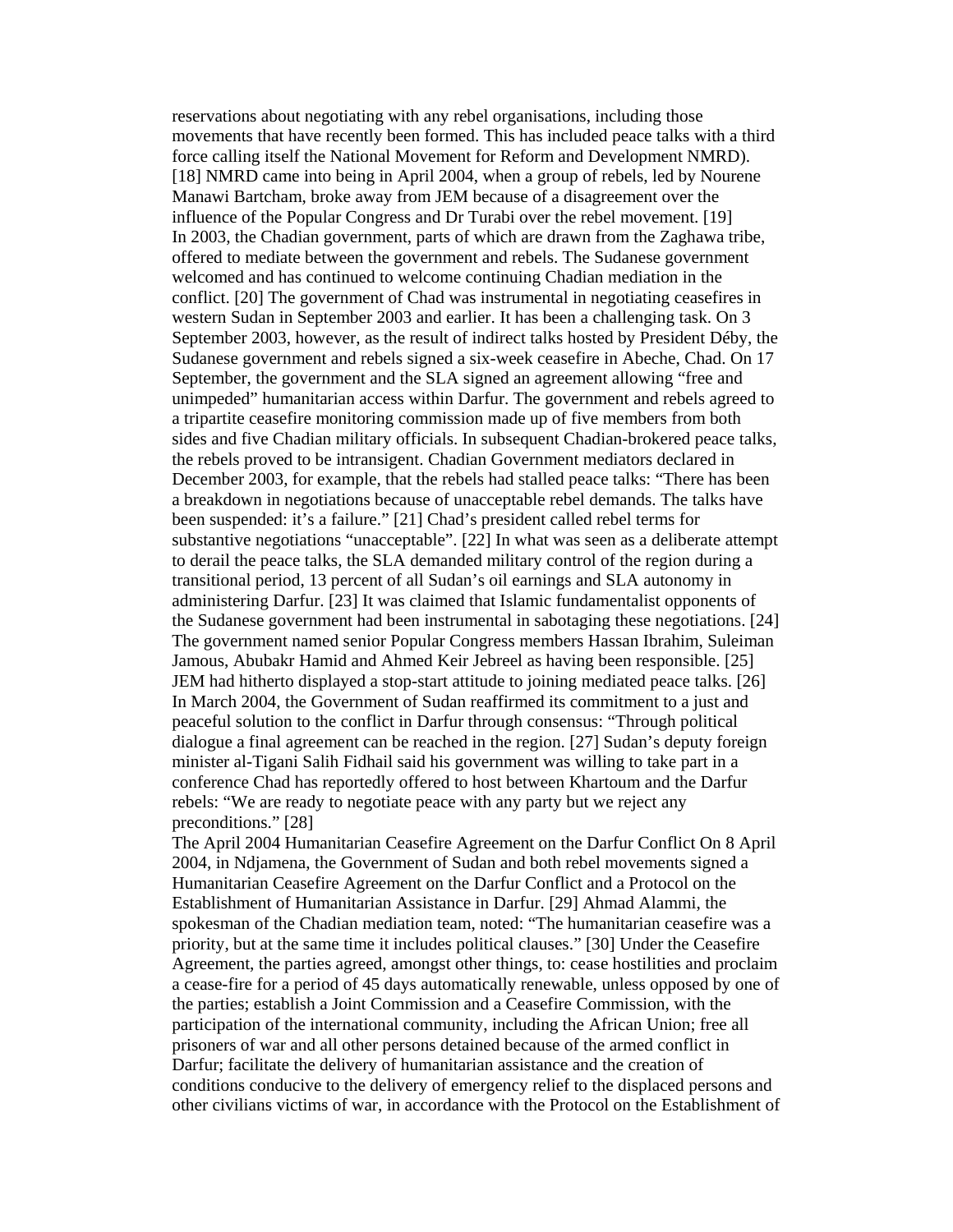Humanitarian Assistance in Darfur, referred to above. The parties also agreed to: combine their efforts in order to establish a global and definite peace in Darfur; meet at a later stage within the framework of a conference of all the representatives of Darfur to agree on a global and definite settlement of the problems of their region, especially concerning its socio-economic development; contribute to create an environment conducive to negotiation and stop hostile media campaigns. Sudan welcomed the decision by the African Union to send monitoring teams to follow up implementation of the cease-fire agreement between the government and the armed groups in Darfur. [31] The AU's commissioner for peace and security, Said Djinnit, said: "Nigeria, Ghana, Senegal and Namibia have agreed to send military officers to be deployed as observers in Darfur. They will be on the ground as soon as possible." [32]

Almost immediately, SLA spokesmen stated that they would not honour the ceasefire and would not attend peace talks aimed at establishing the envisaged joint ceasefire monitoring commission. On 17 April 2004, however, Reuters reported that they had changed their minds and would go after all: "Rebels from western Sudan said on Friday they would go to peace talks and had not threatened to withdraw from a ceasefire, adding that previous reports to the contrary were incorrect…Earlier on Friday SLM/A spokesman Musa Hamid al-Doa said the Justice and Equality Movement JEM) would not go to the peace talks and would not abide by a ceasefire in effect since Sunday…But Al-Doa later said he had been given misleading information and another spokesman retracted his comments." Mohammed Mursal, a spokesman for the SLA secretary-general stated: "No officially sanctioned statements were made by the Sudan Liberation Movement/Army SLM/A) to imply that we would not abide by the ceasefire or not go to Addis Ababa or Chad." Reuters reported that "Analysts say there is infighting in the SLM/A's leadership with a power struggle between prominent figures in the armed and political wings. Mursal said there would be an internal investigation to establish what had led to the confusion." [33] The International Crisis Group documented some of the rebel splits during the April peace talks: "The presence in N'djamena of exiled political activist Sharif Harir as a coordinator for the SLA team was a precursor of some of these internal tensions. He apparently sidelined SLA chairman Abdel Wahid…A similar split occurred in JEM. Hassan Khames Juru, a self-proclaimed political coordinator, announced the dismissal of the JEM president, Khalil Ibrahim, his brother Jibril, the general secretary, Mohamed Bechir Ahmed, and the coordinator, Abubakar Hamid Nour, who had led JEM negotiators at the ceasefire talks. JEM's military spokesman, Colonel Abdalla Abdel Karim, quickly denounced the statement and said Juru represented only himself." [34] The International Crisis Group also noted the results of these splits: "Confusion reigned among the rebels at the political talks in late April [2004], with the two groups eventually repudiating the deal their delegations accepted. The mixed signals are indicative of serious infighting between the military and political wings…The SLA sought to settle some of these differences in prolonged consultations between its chairman, Abdel Wahid Mohamed Nour, and its military coordinator, Minni Arkou Minawi. JEM, reflecting the strong position of its political leader, Khalil Ibrahim, took a different approach, firing dissident commanders and political cadres deemed disloyal." [35] In April 2004, for example, Khalil Ibrahim dismissed the movement's second-in-command, Jibril Abdel Karim Bare. The two rebel groups have rejected government proposals for round-table conferences on Darfur – despite having agreed on 19 April to attend a peace and development conference in Khartoum for all Darfur leaders, including the rebels, to be chaired by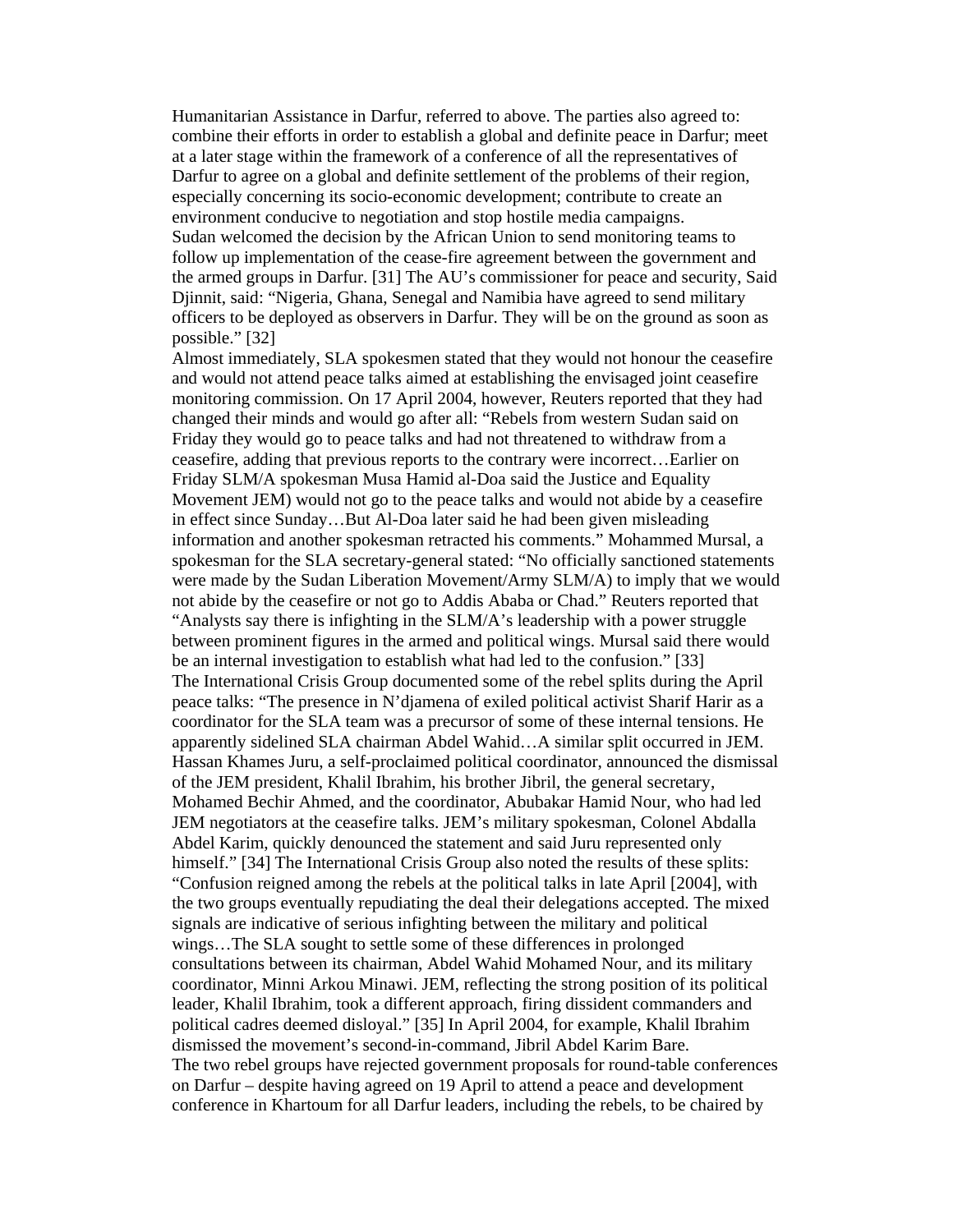Idriss Déby, the Chadian president. A 130-strong preparatory committee were planning for some 1,700 delegates. The JEM leader stated: "We will not participate in this conference nor do we recognise it."

In late April 2004 the rebels declared once again they would not participate in the ceasefire talks in Addis Ababa or the political negotiations in Ndjamena. Reuters reported that Darfur rebels were unlikely to attend peace talks to end the fighting in Darfur. The SLA had said "it would not attend the political talks due to reconvene on April 24 in Chad, adding it wanted Eritrea to mediate instead of [Chadian] President Idriss Debby [sic]." Reuters noted that "Sudan has poor relations with Eritrea". Reuters also quoted JEM leader Khalil Ibrahim: "I don't think we are going to Chad. The Chadian President should not chair any meeting nor any of his executives." [36] Even the hitherto rebel-friendly United States warned the rebels against boycotting the talks aimed at creating a commission to monitor the Darfur ceasefire. A State Department spokesperson stated: "The United States expects the parties...to actively engage in the planning and implementation of the ceasefire monitoring team. Failure of any party to fully participate in this crucial part of the ceasefire agreement is a clear statement of bad faith and will affect our relationship with them." [37] In early May 2004 Chadian peace mediators reported that the government had complained at rebel violations of the ceasefire, citing government claims that "The rebels are looting and threatening civilians". The complaint also accused rebels of livestock rustling, a particularly provocative action in western Sudan. [38] By late May 2004, the Government stated that there had been 26 rebel violations of the ceasefire in West Darfur alone. On 24 May the governor of South Darfur state said that there had been several rebel attacks on villages and civilians. He cited attacks on Abga Rajil village, 50 kilometres south of the state capital of Nyala: "The outlaws attacked this area, looting and burning down the village, and when our forces arrived to the area they were already gone." He also said that on 18 May rebels had also attacked Labarwa village, about 60 kilometres 40 miles) northeast of Nyala and kidnapped 28 civilians. He stated that most rebel attacks and violations were along roads from Nyala to other key provincial towns, particularly Dyeing and Buram to the south: "The outlaws in high-speed cars will attack an area, and when we arrive they are gone". [39]

On 22 May 2004, the SLA rejected AU proposals to meet with the government and finalise the formation of a ceasefire commission, claiming that Ethiopia was too closely aligned to the Sudanese government. [40] Nevertheless, on 28 May the government and rebels signed an agreement establishing a joint ceasefire commission along with the modalities for international observers. On 4 June 2004, the African Union and other international observers finalised an agreement with the government setting out the terms of the ceasefire observer mission agreed in the April ceasefire protocol. The agreement set out the relationship between Khartoum and the ceasefire committee in Darfur and which gives the observers free entry into Sudan and free movement inside the country. In total, an initial group of 120 observers from the AU, the European Union, the United States, the Sudanese government, the two rebel groups in Darfur and the mediation team from neighbouring Chad was to be deployed in the region. [41] On 9 June 2004, the African Union established a headquarters in al-Fasher from which to monitor the ceasefire, and from which to deploy these military observers. [42]

During a June 2004 summit of nine African presidents and government officials attending a Common Market for Eastern and Southern Africa summit in Kampala, the Sudanese president restated his desire to end the conflict in Darfur: "We are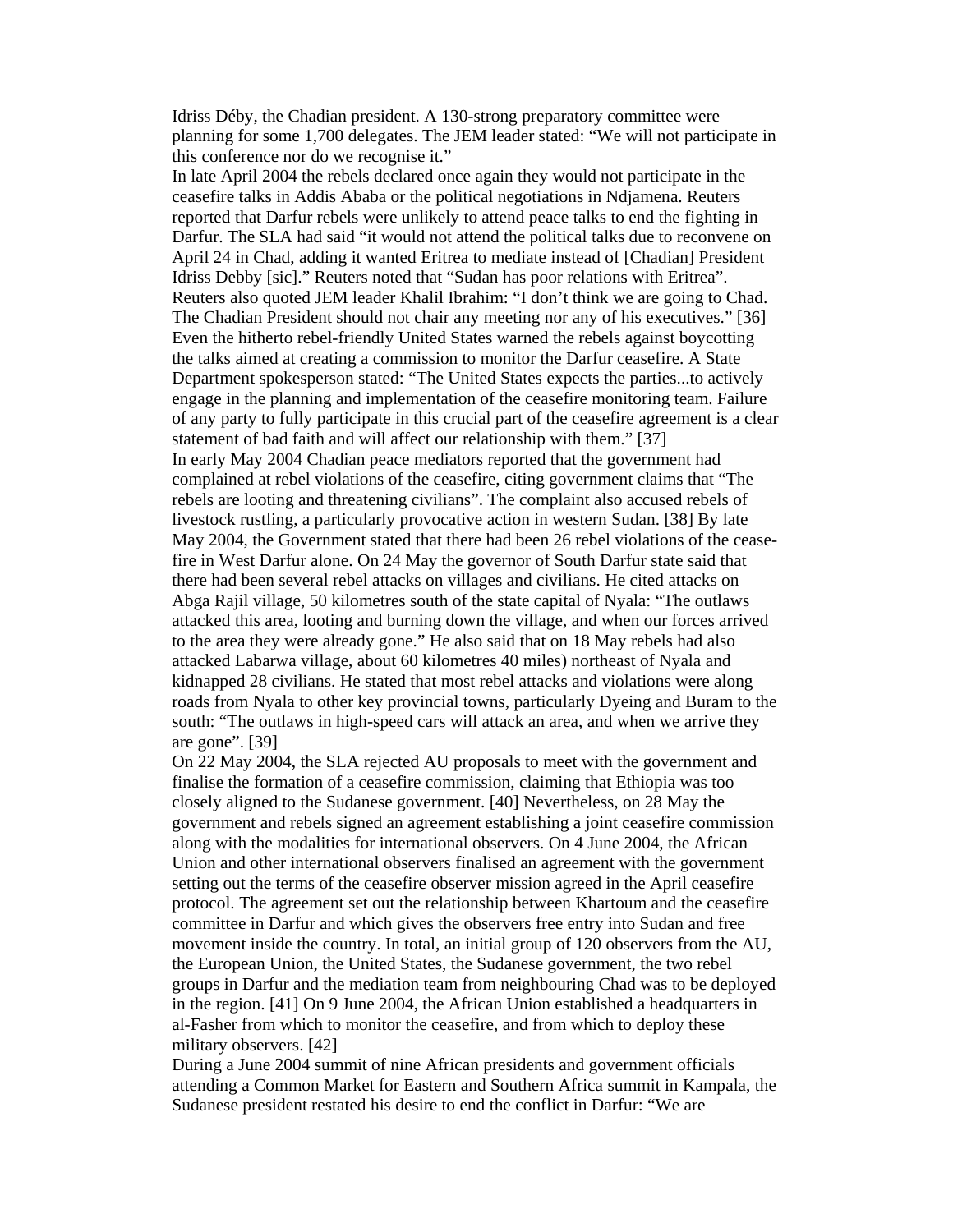committed and determined to resolving the current conflict in Darfur in western Sudan." [43] Government attempts to reach a peaceful solution included both domestic and international efforts. In mid-June 2004, for example, the government outlined plans for the convening of a National Conference for Development and Peaceful Co-existence in Darfur to be held in Khartoum aimed at addressing issues of concern and reaching a peaceful solution for the Darfur issues. [44] And a week later the government continued with international efforts. Sudanese government peace negotiators left for peace talks with the representatives of Darfur rebels in Berlin. [45] Shortly afterwards peace negotiators led by Sudan's Deputy Humanitarian Affairs Minister, Mohammed Youssef Abdallah, travelled to France for peace talks with representatives of JEM. [46]

In early July 2004, both the SLA and JEM stated that they would not attend further peace talks in Chad. A SLA leader said: "We do not want Chad to mediate for the political issues because they were not fair in the humanitarian talks." [47] The president of the African Union, Alpha Oumar Konare, announced that the first round of AU-mediated political negotiations between the warring parties to try to end the crisis were to begin in mid- July in Addis Ababa: "The problem with Darfur is political, its solution is political, hence the necessity for the parties to quickly begin political negotiations... on July 15 in Addis Ababa. We hope that all the parties are properly represented". [48] The Justice and Equality Movement declared, however, that it would not be joining political negotiations in the Addis Ababa aimed at ending the crisis: "These negotiations are coming too quickly". It is worth noting that the United Nations placed on record a renewal of attacks on humanitarian convoys in Darfur by gunmen from this date onwards. [49]

Rebel attacks on humanitarian aid personnel continued. In the first week of July, the SLA attacked 26 aid workers, working for Save the Children UK, delivering emergency assistance in northern Darfur. They also stole six vehicles. On 13 July 2004, the British government urged Sudanese rebels to return the stolen vehicles. [50] Rebels also attacked a relief convoy near Orishi in North Darfur, murdering nine civilians and several policemen. They also attacked another aid convoy north of al-Fasher, killing four truck drivers. Rebels also abducted Abass Daw Albeit, the traditional leader of all the tribes of eastern Darfur. [51]

In early August the African Union announced that the Sudanese government had agreed to increase in peacekeeping forces and monitors in Darfur from 300 to 2,000 soldiers. [52]

The second round of African Union-sponsored inter-Sudanese peace talks was held in Abuja, Nigeria, from 23 August to 17 September 2004. The government declared: "Our concern is to find a quick peaceful solution to all the unresolved questions." [53] The Nigerian President, Olusegun Obasanjo, hailed the adoption by both sides of a broad agenda of humanitarian, security and political issues as a "first step in the right direction". The negotiations were almost immediately deadlocked when the Darfur rebel groups backtracked on the previously agreed agenda. Abdel-Wahid Mohamed Ahmed al-Nur, leader of the Sudan Liberation Army, stated: "We in the movement reject this agenda completely." The rebels' move was described by mediators as a "blow to the African Union". The leader of the Sudanese government delegation, agriculture minister Majzoub al-Khalifa, reiterated that "We adopted this agenda in front of President Obasanjo and AU and UN representatives this morning, and we are good to our word. We are very keen to continue these negotiations." The Sudanese government also accused the rebels of several breaches of the existing ceasefire agreement, including an attack in which four Sudanese humanitarian workers and two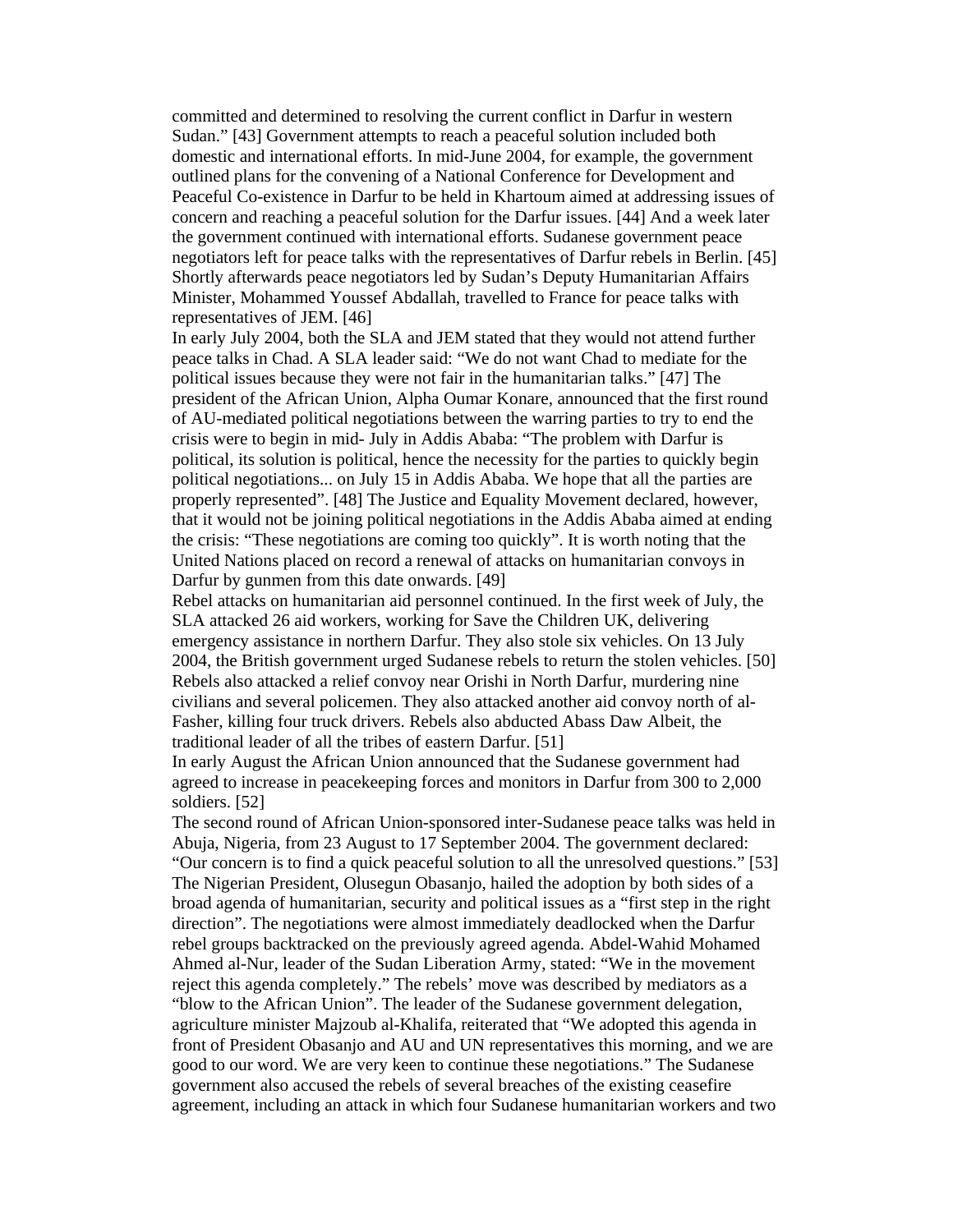journalists were kidnapped. The government spokesman Ibrahim Mohammed Ibrahim stated: "Despite all that, we will continue to participate in these negotiations with the same spirit. Hopefully there will be an agreement between us and the rebel groups." [54] The agenda, made up of the following items - humanitarian issues, security issues, political issues and socio-economic issues - was eventually agreed. On day three of the talks, the Sudanese government agreed to accept a larger African Union peacekeeping force in Darfur if the troops are used to contain and demobilise rebel forces. The African Union had suggested the supervised cantonment of rebel and government forces as a step towards a peaceful solution to the crisis. [55] Rebel leaders subsequently refused to discuss the issue of cantonment. The JEM spokesman stated: "We insist that this point be taken off the agenda." [56]

Rebel intransigence was being increasingly noted. The New York Times's Scott Anderson observed: "In recent months, the SLA has repeatedly stalled peace talks being brokered by the African Union by setting unrealistic preconditions or quibbling over such details as where the talks should be held; for its part the Justice and Equality Movement faction had, until recently, boycotted the talks altogether." Anderson cited an American diplomat: "The first notion anyone's got to disabuse themselves of is that there are any good guys in this. There aren't. The S.L.A. started this war, and now they and Justice and Equality Movement are doing everything possible to keep it going." [57]

American journalist Sam Dealey pointed to possible reasons for apparent rebel indifference to peace talks: "The international community may wish to restrain from setting early deadlines for intervention. Such deadlines only encourage rebel intransigence in pursuing peace deals, as last month's unsuccessful talks in Ethiopia proved. With outside action threatened, there is little incentive for the rebels to negotiate a lasting cease-fire." [58] This was a general point also raised by the Sudanese foreign minister during his September 2004 address to the United Nations general assembly. [59]

The talks nevertheless ended with the agreeing of a Protocol on the Improvement of the Humanitarian Situation in Darfur which addressed the issue of free movement and access for humanitarian workers and assistance as well as the protection of civilians. Sudan agreed to the deployment of more than three thousand AU peacekeeping troops in Darfur. [60] The parties also agreed the establishment of a Joint Humanitarian Facilitation and Monitoring Unit - based in al-Fasher - to ensure a more effective monitoring of the commitments they had entered into. It was also agreed to request the UN High Commission for Human Rights to expand the number of its human rights monitors in Darfur.

In the lead-up to the next rounds of talks the rebels intensified their attacks in Darfur, attacks which severely impeded the delivery of emergency aid to Darfur. In October 2004, the UN confirmed rebel responsibility for attacks in Darfur, quoting the UN's Envoy to Sudan: "Mr Pronk said rebel groups - the Sudan Liberation Army SLA) and the Justice and Equality Movement JEM) - were responsible for much of the recent violence, which is restricting humanitarian access to many areas within Darfur, a vast and desolate region in western Sudan." [61]

The third round of African Union-mediated Darfur peace talks was held in Abuja from 21 October to 9 November 2004. Despite the urgent and immediate ongoing humanitarian crisis, the rebels refused to discuss humanitarian issues. A JEM leader said: "The government is insisting on discussing the humanitarian issue. It only wants to waste time and avoid the real issue on ground." [62] The rebels also stalled the peace talks because of the African Union's seating plans, stating they did not wish to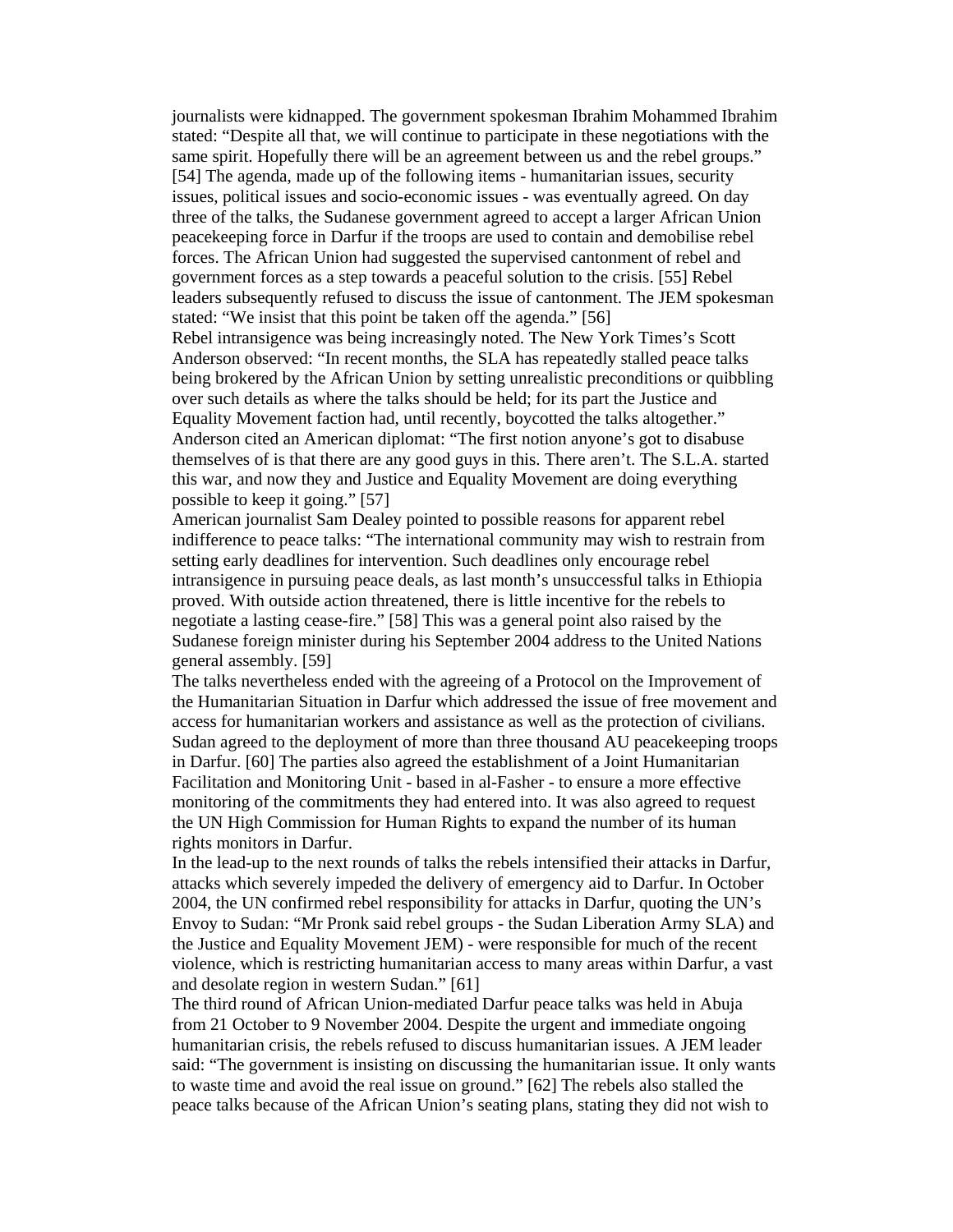sit near the government negotiators. Abubakar Hamid, the coordinator of the joint JEM/SLA team, declared: "We are not going to participate…because they are trying to force us to sit with government delegates." [63] He added: "We'd rather the African Union appoints two separate teams to negotiate with the two groups." [64] When the rebels returned to the negotiations, having agreed to sit with the government, they then continued to refuse to sign a humanitarian aid agreement essential for the provision of relief to those affected by the war. A European diplomat said: "We've told the rebels that for them to be seen as blocking the signature of the humanitarian protocol is not very good…The rebels should not take the international community for granted. They think they have all the international sympathies, but if they are seen as the ones who are stalling they will have to pay a price." [65] The second round of AU-sponsored talks had focused on the humanitarian crisis but the rebels refused to sign new humanitarian arrangements. JEM's Haroun Abdulhameed said that the rebels would focus only on power-sharing: "We are not going to harp on humanitarian issues. There is no need for that…The government in insisting on discussing the humanitarian issue only wants to waste time…" The Sudan Liberation Army spokesman stated: "We must tackle the political issue above everything if we are to make any progress…" [66]

After considerable time invested in mediation, this round of talks resulted in the signing of a Protocol on the Enhancement of the Security Situation in Darfur and the signing of the Protocol on the Improvement of the Humanitarian Situation in Darfur, as discussed and agreed at the previous round of talks on 9 November 2004. The government and rebels agreed to renew a cessation of hostilities and, for the first time, the government agreed to renounce "hostile" military flights over Darfur, except in cases of self-defence. [67] The two sides had also initiated discussion on a draft Declaration of Principles which would constitute the basis for a just, comprehensive and durable settlement of the conflict. [68]

In early November 2004, in an official report, the UN Envoy to Sudan pointed to deliberate attempts by the rebel movement to provoke government responses: "Some commanders provoke their adversaries by stealing, hijacking and killing". [69] In November, the Sudanese government attacked the United Nations for not highlighting rebel involvement in attacks and human rights abuses, while focusing undue attention on the government. The humanitarian affairs minister, Ibrahim Hamid, said the international community must pressure rebel groups, and not the government alone, to end the Darfur conflict: "The silence of the United Nations and its reluctance to denounce the rebels and exercise pressure on them has encouraged the rebels to go on with their violations and spur insecurity. We believe...the international community should exercise pressure on the rebels instead of seeking to condemn the government over minor issues." [70]

The SLA's November 2004 Violation of the Peace Accords

Despite having signed the Abuja ceasefire protocols on 9 November, less than two weeks later the SLA mounted several systematic attacks on police and civilians in Darfur. The African Union noted that "in late November, the Sudan Liberation Movement/Army SLM/A) carried out attacks on various places, including Tawila, in North Darfur, Adwah village, in South Darfur, the town of Um-Asal and at Draida. These attacks constitute serious and unacceptable violations of the...N'djamena Agreement and the Abuja Protocols." [71] The rebels coordinated attacks on, amongst other targets, Tawila in North Darfur and Kalma in South Darfur. On 22 November 2004, some 80-100 rebels attacked the police station on the edge of the Kalma IDP camp in South Darfur. This resulted in the death of four policemen, and the wounding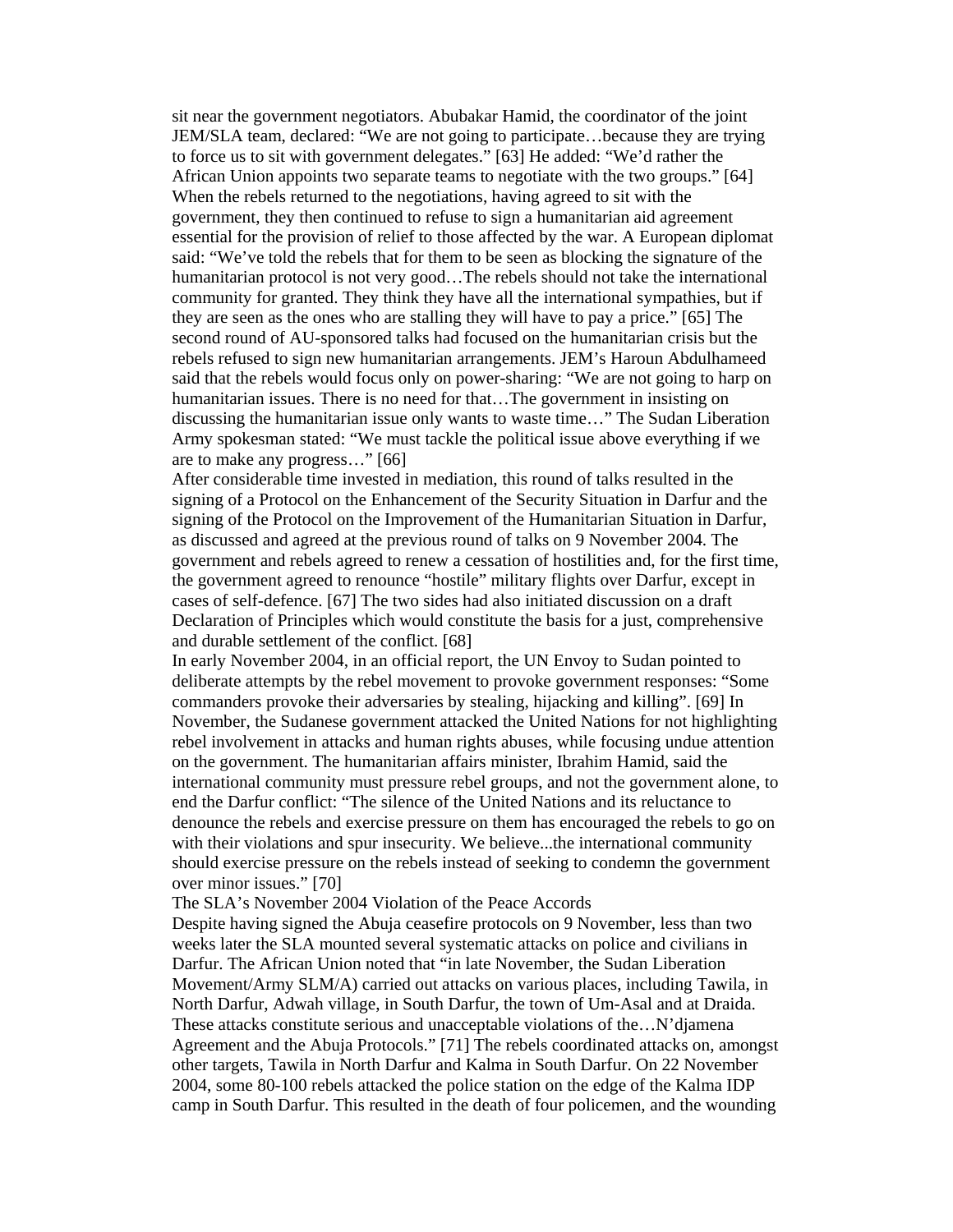of several others. The WFP confirmed the attack and stated that "ominously, the attack appeared to have been launched from inside Kalma camp". [72] The UN Envoy to Sudan said that he condemned "in the strongest terms the killing of policemen and civilians around Kalma camp". [73] In a separate attack, coordinated to start at the same time as the assault on Kalma, several hundred SLA rebels, travelling in landcruisers and lorries, attacked Tawila, killing a doctor, 22 policemen and several civilians, and by their actions, forcing the evacuation of aid workers from the surrounding refugee camps. [74]

As The New York Times noted, these attacks, and the ones that preceded them, ended the stability, a "respite" that had been achieved in Darfur - especially with regard to the provision of humanitarian assistance to waraffected communities: "But what respite had been achieved over the last several months has steadily unravelled in recent days". The government noted that the Tawila and Kalma attacks had brought the number of rebel violations since the signing of the Abuja ceasefire protocol to 19: 12 in South Darfur, six in North Darfur and one in West Darfur: "Now the international community has seen for itself. We consider this a very serious escalation and a very alarming index of the rebel attitude." [75] That the attacks had disrupted a period of relative peace was also confirmed by the African Union's own ceasefire monitoring commission. In its October 2004 report, for example, the ceasefire commission noted that there was a "relative calm". [76] The British aid agency Oxfam confirmed that there had been "improving humanitarian access" but that the attacks had reversed any gains that had been made: "Humanitarian access is worse than it was 6 months ago." [77]

These attacks, and particularly the one on Tawila, were very important for several reasons. It illustrated once and for all the indifference the Darfur rebels displayed to the internationally-mediated peace and ceasefire protocols it had signed only a few days previously. They were designed to provoke a government reaction in the lead-up to several important international meetings on Sudan – at the expense of suffering to hundreds of thousands of the very people the rebels were claiming to be protecting. As much was confirmed by British television news coverage some days after the attack: "What happened here was an act of war. But it was an act of war provoked by the rebels to make the government look bad ahead of this week's peace talks." [78] The attacks also showed that the indifference of the rebel movements to the devastating humanitarian consequences of its actions. The attack on Tawila shut down WFP operations in North Darfur: "All WFP staff and many NGOs were withdrawn from the field." The rebel action resulted in 300,000 IDPs being "cut off from WFP food aid". [79] It was also significant because it was one of the first occasions when the international community chose to unambiguously challenge the Darfur rebels. The New York Times described the attack and some of the consequences: At dawn on Monday, according to the United Nations, the rebel Sudan Liberation Army, or SLA, attacked a strategic town just west of [al-Fasher], called Tawilah, killing nearly 30 police officers and taking control of the town…Insurgents from a second group, called Justice and Equality Movement, seized another Darfur town, called Gareida, before pulling back. In a refugee camp in South Darfur, rebels struck at a police post in the middle of the night. Rebels battled government troops in Kuma, just north of [al-Fasher], on the edge of rebel-held territory last weekend. The human consequences of the rash of violent actions are getting grimmer. Practically all roads out of El-Fashir, the North Darfur state capital, are off limits to aid workers, for security reasons…Mobile clinics that once roamed to rebelheld villages north and south of here are now staying off the road. [80]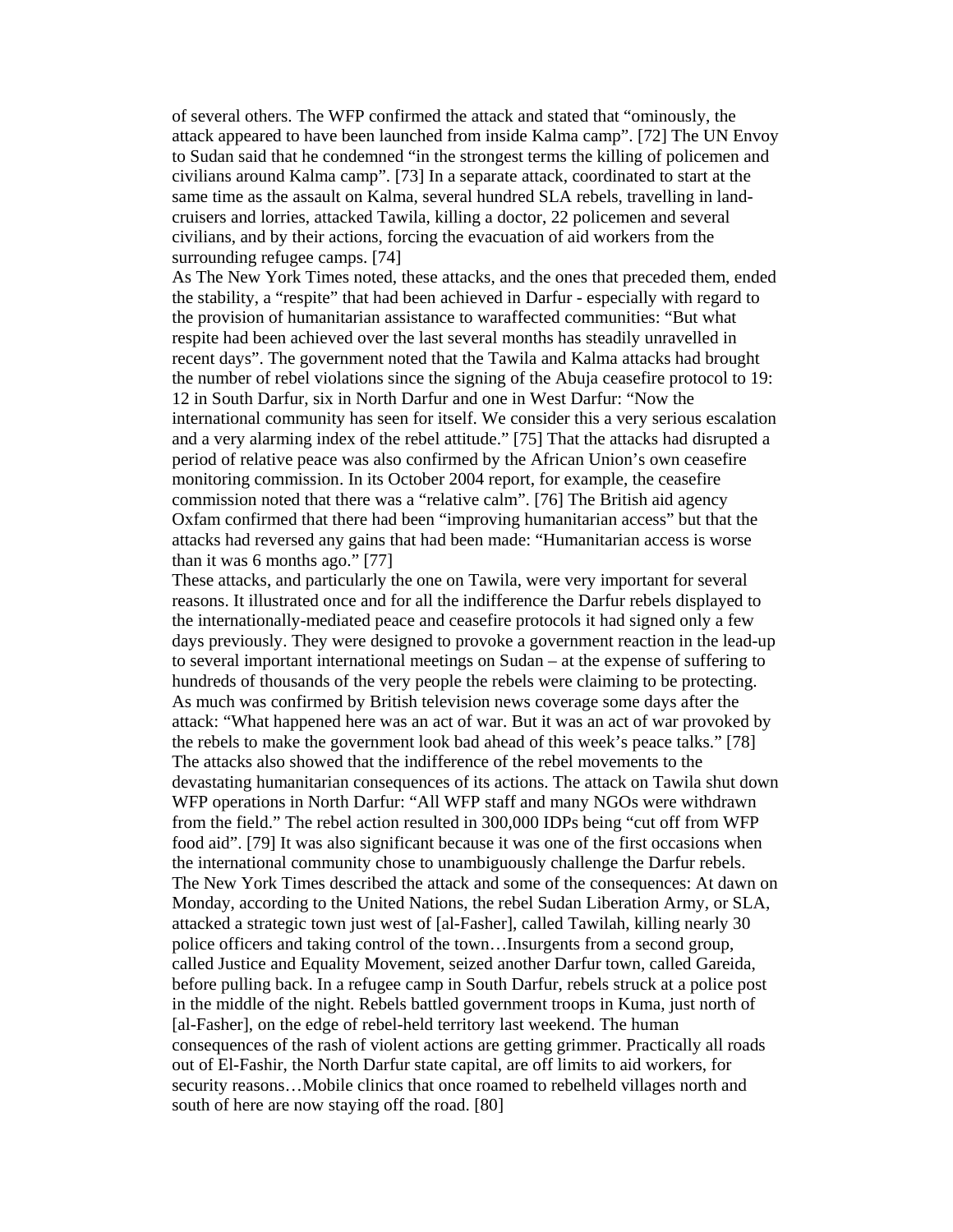International criticism of these attacks was universal, immediate and unambiguous. The UN Envoy to Sudan Jan Pronk stated that the SLA was solely responsible for breaching the ceasefire and restarting the fighting in north Darfur: "This was a unilateral violation of the agreement by SLA, not by the government." [81] He declared that: "I do really think that the international community should hold them SLA) accountable for not complying with international agreements and their own promises." [82] The rebel attacks were also condemned by the American government. The State Department said: "The latest incidents of violence were instigated by the Sudan Liberation Movement/Army, and they have resulted in the suspension of humanitarian activities in the areas of fighting." [83] Chris Mullins, Minister of State at the Foreign and Commonwealth Office, noted that: "The recent difficulties have been caused by a series of violations predominately initiated by the rebels." He cited the finding by the UN Envoy to Sudan that "the rebels have been the principal cause in the last two months of incidents that have caused the breakdown of the ceasefire…" [84] His views were echoed by the British international development minister, Hilary Benn: "Recent rebel attacks on Tawila and on humanitarian convoys in Darfur, along with the murder of two Save the Children UK staff are particularly horrific." [85] Three days after the attack the Sudanese government called for the rebels to honour their commitments and seek a peaceful solution to the crisis. The government also called for the return of the aid workers who had been evacuated as a result of the attacks. [86]

In early December 2004, the SLA admitted to kidnappings, attacks on civilians and obstructing aid workers. The organisation promised there would be no more incidents. [87] On 5 December 2004, the Sudanese government released documents which it said showed that the rebels had killed 89 people in more than 300 armed robberies since the April 2004 ceasefire. A Sudanese interior minister stated that the number of armed robberies in Darfur in eight months following the ceasefire was higher than in the previous 15 months. The documents indicated that from 1 January 2003 to April 2004 there were 251 armed robberies in which 80 people had been murdered. From April until the end of November there were 320 armed robberies during which 89 people were killed. [88]

## Keeping the Aid Corridors Open

In the 5 December briefing the Sudanese government recorded that rebels had attacked over 200 trucks: "The policy, we understand, is aimed at strangling the main towns in Darfur. The rebels seem to not be keen on committing themselves to the accords they signed. Although we are committed to the letter to the agreements and protocols ... the state could not be expected to tolerate this nonsense." [89] This point was also restated later in December: "[The rebels] block roads, impede commercial activities, rob people and commit all sorts of crimes. No responsible government can fold its hands when things like these are happening." [90] This underpins the quandary facing the government. While committing itself to a ceasefire, government forces cannot stand by and let humanitarian and other traffic be attacked on its main roads. Such attacks do indeed strangle the logistics needed to feed the hundreds of thousands of displaced people in camps throughout Darfur. Not to do so would result in deaths and more misery amongst displaced communities. When Khartoum does militarily respond, with or without airpower, it is then accused of violating the ceasefire.

This dilemma was reported upon by the United Nations Secretary General in his report of January 2005. [91] The Secretary-General stated, for example, that the fighting which broke out on 7 December was a result of "government road-clearing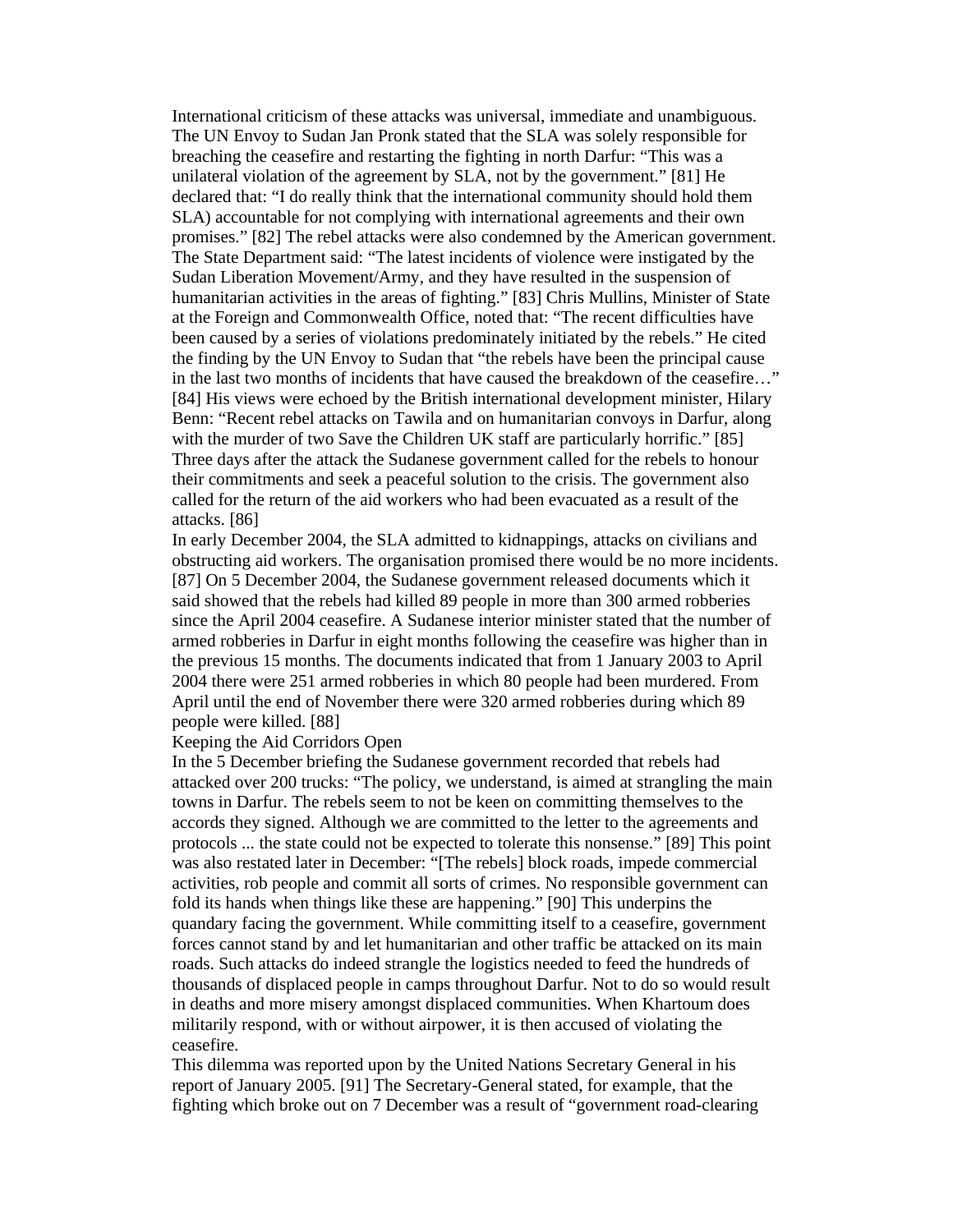operations, which the Government defined as operations aimed at clearing the roads of banditry". The Secretary-General noted that the government had briefed the United Nations on their intentions and that Khartoum had "specifically stated that it was not intending to attack or occupy SLM/A-held areas during these operations". The government went on to identify several key aid corridors. The Secretary-General also noted that in its attempts to keep aid corridors open the government had previously offered to place any necessary police forces under African Union command. The UN noted that this offer had been declined at the 24 November 2004 meeting of the Joint Implementation Mechanism. [92] The Secretary-General also noted government concerns about SLA attacks on roads. In addition to obstructing the flow of aid to war-affected communities in Darfur, these attacks "have brought constricting pressure to bear on supply lines, leading to rising commodity prices and insecurity of strategic goods to the population of state capitals". The Secretary- General himself also noted "SLM/A vehicle and fuel hijacking operations aimed at vital tactical commodities". He also reported on a "new trend" in the pattern of attacks on, and harassment of, international aid workers: "While previous incidents have only been aimed at looting supplies and goods, December has seen acts of murder and vicious assaults on staff, forcing some agencies to leave Darfur." [93] The government position is a clear one. It has called for the complete deployment of all the AU forces envisaged for Darfur: "If the African troops can't defend the roads and civilians, the government must do that. We can't leave the rebels to cut the roads that reach the 5 million civilians in Darfur)." [94]

In early December 2004, nonetheless, Sudan's Minister for Humanitarian Affairs, Mohamed Yusif Abdallah, reaffirmed Khartoum's desire for a negotiated settlement to the crisis, stating that a settlement for Darfur could be part of a broader constitutional reform also affected other regions: "The southern peace agreement will have a positive impact on Darfur. By induction we expect to sign the agreement in Darfur in the next two months…I hope the situation becomes like the south where the rebels commit themselves seriously to a ceasefire." [95] The first week of December, however, saw continuing rebel attacks which forced the withdrawal of more aid workers from Darfur. Attacks, for example, on Saraf Ayat in north Darfur, had resulted in Médecins Sans Frontières evacuating its staff and the displacement of 2,000 civilians. Some 4,500 people were affected by this attack and others. [96] In December the SLA, and its obstruction of the peace process, came under close scrutiny by The New York Times. The newspaper reported that: "The SLA has been accused of stalling at the last round of African Unionmediated peace talks in Abuja. Despite promises, it has yet to disclose the location of its fighters, on security grounds. Privately, some aid workers and diplomats accuse the SLA of sowing the seeds of further conflict by acts of provocation." The New York Times gave an example of such provocation: "For instance, the rebel group has blocked the seasonal migration routes of a large and powerful nomadic Arab tribe just south of [Thabit]. To date, the leaders of the tribe have remained neutral in the Darfur conflict, but blocking the movement of their animals and thus threatening their livelihood and their way of life could be disastrous." The newspaper quoted a Western diplomat as saying that the rebels were "broadening the conflict base. The SLA knows what they are doing." [97] Under pressure from the international community, the rebels came back to the peace table. The fourth round of African Union-mediated Darfur peace talks was held in Abuja from 11 to 21 December. Reuters reported that the government indicated its wish to reach a peace deal in the African Union talks which had recommenced in Abuja. Majzoub al-Khalifa, head of Sudan's delegation said there was "a lot of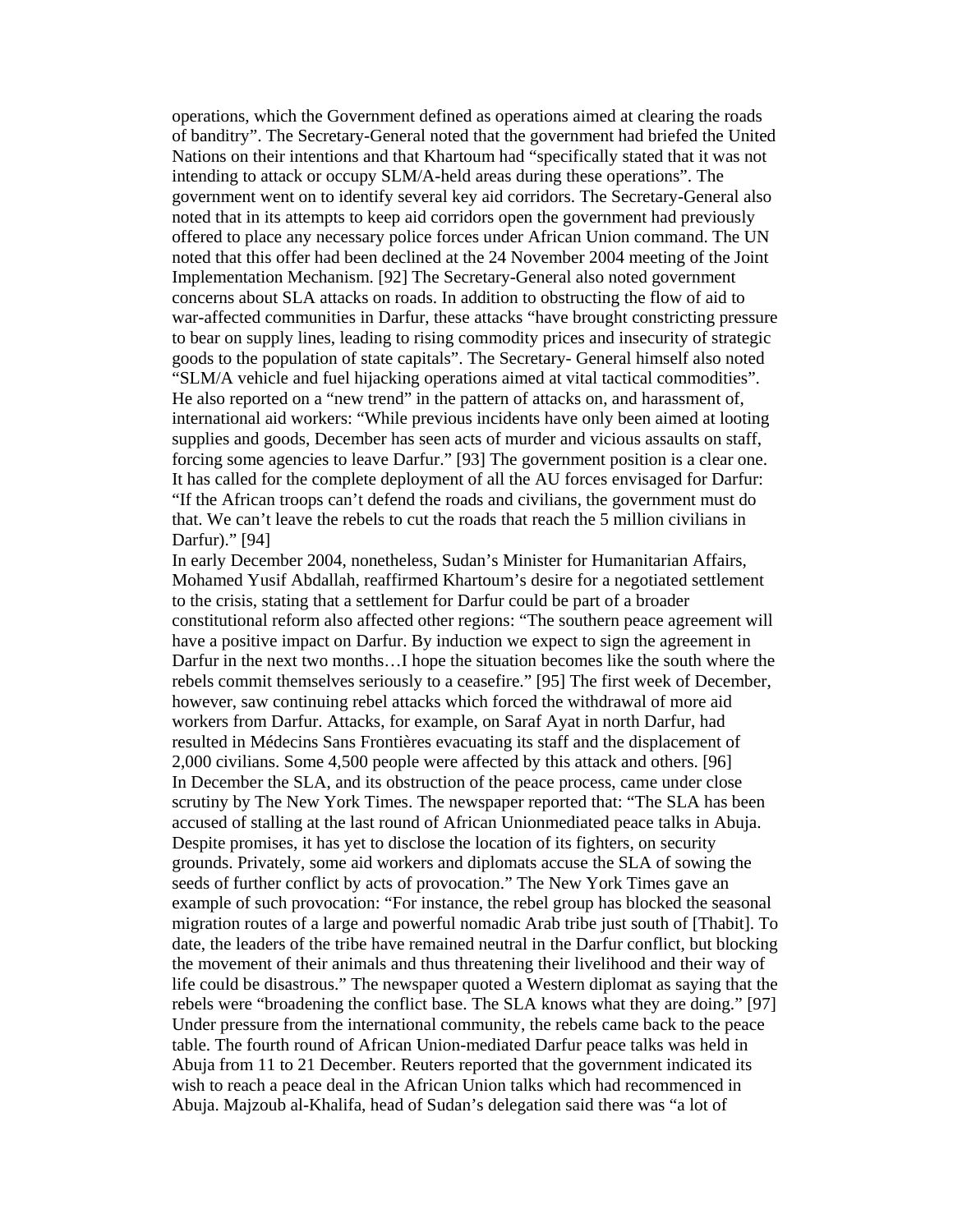common ground for agreement". He said: "We are very much hoping to come to a final peace agreement in this round" adding that the government would do its best to reach an agreement "before the end of this year so that peace in Sudan will be finalised by January in all parts of Sudan". JEM leader Khalil Ibrahim dismissed the meeting, declaring "[t]his is not a serious round of talks" and that JEM had lost faith in African Union sponsorship of Darfur peace efforts. [98] News agencies reported in mid-December that the rebels had pulled out of the Abuja peace talks. [99] This also coincided with new rebel attacks aimed at disrupting peace process. The African Union confirmed as much. [100] The African Union's chief mediator, Sam Ibok, said that all the international representatives at the talks had advised against the walk-out because "there was no justification for such a suspension." The Sudanese government commented that: "Only negotiation and talks will solve the problem of Darfur. Withdrawal from the talks means more trouble for Darfur." [101]

The rebels returned to the AU-mediated talks and progress appeared to have been made during these negotiations. The government agreed to withdraw its forces from positions it had moved into following the rebels' November offensive in Tawila and elsewhere. [102] And while the rebels rejected new proposals for peace [103] , they promised no more attacks and violations of the ceasefire agreements. [104] The SLA and JEM committed themselves "to cease all attacks against humanitarian and commercial activities and to restrain their forces from attacks on government infrastructure, including police posts". [105] The rebels broke their word within days with two serious attacks. On 27 December, rebel forces attacked the town of Ghubaysh. The United Nations said that "notably" this was "the second attack by the SLA since 19 December when the Government of Sudan agreed to an immediate cessation of hostilities." [106]

In late December Reuters reported that JEM had refused any continuing African Union mediation in the Darfur conflict, citing a rebel spokesman: "JEM is rejecting the African Union, We are not going to Abuja again under the auspices of the African Union." [107] This was a particular blow to the peace process as the future rounds of peace talks were to focus on the political solution to the Darfur conflict. The government had already announced a range of proposals focusing on a federal solution to the problem. [108] The Sudanese government showed its frustration at the unwillingness of the Darfur rebels to seriously commit to the peace talks: "At the last round in Abuja where the vital political issues was to be discussed, [the] government came ready with six ministers. That shows we were here for business. But the rebels had a different agenda. They delegated very junior officers who could not agree on anything. It is no wonder that [they] keep frustrating the talks via incessant walkouts." [109]

In early 2005, the rebels announced that they would be leaving the ceasefire commission in Darfur. Reuters reported that the UN had said "a rebel threat to withdraw from a cease-fire monitoring commission in Sudan's troubled Darfur region would spell disaster for the faltering peace process". A UN spokesperson warned: "Obviously, if the SLA make this threat a matter of fact…that would be a disastrous thing to happen because we do not believe that any of the parties have any interest in destroying the little fragile gains they have made." [110] Reuters reported that officials at the January 2005 cease-fire talks "blamed the rebels for the meeting's failure". A peace mediator stated: "The rebels came with preconditions from the start of this meeting, only to scupper any talks." [111] The rebels subsequently suspended their participation in the ceasefire committee and rebel attacks continued. [112]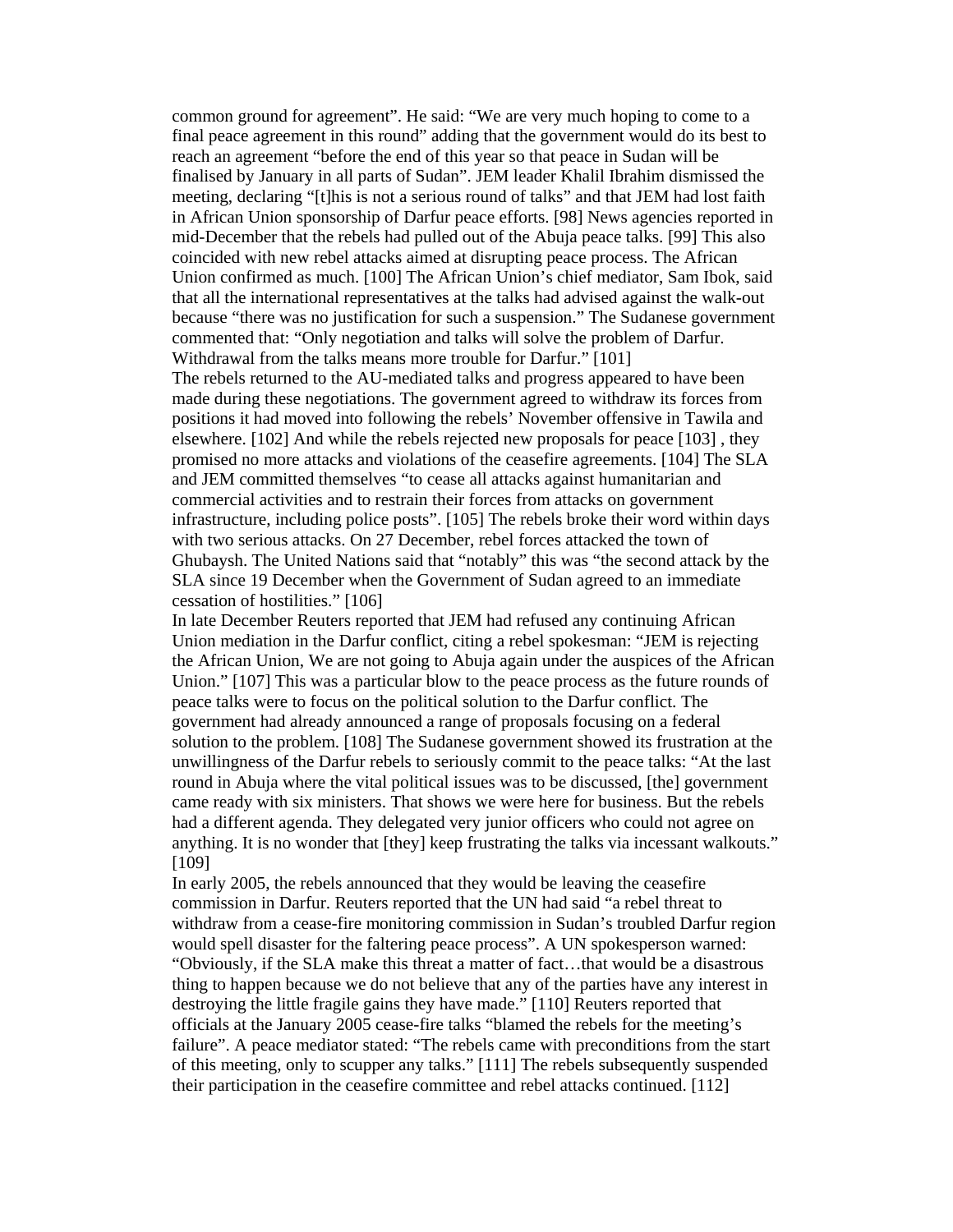It has also emerged that while promising no new attacks – having clearly been stung by the international community's criticism following the Tawila and Kalma attacks, the SLA has been using front groups for some of its new attacks. In December 2004, a group styling itself the "Sudanese National Movement for the Eradication of Marginalisation" SNMEM) commenced attacks on civilians and policemen. It attacked an oil field at Sharif in Darfur and then a town in western Kordofan, an area neighbouring Darfur, killing 15 people. [113] Reuters reported in early January 2005 that "[the] government and some observers have said the group is a front for…the Sudan Liberation Army". [114] The government stated: "There is evidence showing the involvement of the Sudan Liberation Movement in the attack". [115] Reuters cited an international observer as saying: "It seems the SNMEM is the SLM with a different name. They feel that if they use another name, they can act without being bound by the agreements they have signed with the government." On 13 January 2005, the Sudanese government urged the complete deployment of the African Union peacekeeping force in Darfur. The foreign minister, Dr Mustapha

Osman Ismail, stated that less than half of the 3,320 troops committed by the African Union had arrived: "We are still waiting for the African troops." [116] This echoed his previous call on 1 December 2004 for the African Union to fulfil its commitment to Darfur. [117] Sadly, rebel intransigence continued well into 2005. Speaking in late May 2005 United Nations Special Envoy to Sudan, Jan Pronk observed: "There's not been any [peace] meeting in a half-year period…we can blame the (rebel) movements for starting yet – for postponing it too long"  $[118]$ 

## Footnotes

1 "Sudan Govt, SLA Rebels Peace Talks Break Down in Chad", News Article by Associated Press, 16 December 2003.

2 Quoted in Scott Anderson, "How Did Darfur Happen?", The New York Times Magazine, 17 October 2004.

3 "U.N. Says Darfur Rebel Threat Spells Disaster", News Article by Reuters, 5 January 2005.

4 "Darfur Rebels Delay Peace Talks – U.N. Envoy.

5 See, as but two examples, "Government Prefers Political Solution to Darfur Problem, Sudan's FM Says", News Article by Agence France Presse, 20 January 2004 and "Gov't Stresses Commitment to Just and Peaceful Solution to Darfur Conflict", News Article by Integrated Regional Information Networks, UN Office for the Coordination of Humanitarian Affairs, 24 March 2004.

6 See, for example, "Sudan Hopes Peace Deal Ends Darfur Crisis", News Article by Associated Press, 8 January 2005 and "Sudan Committed to Peace in South and Pursuing Solution to Darfur Crisis", News Article by Agence France Presse, 2 January 2005.

7 "Nigerian Leader Vows AU Will Secure Darfur Peace", News Article by Reuters, 8 January 2005.

8 "Sudanese VP Pledges To Hold Soon Talks With Darfur Rebels", News Article by Sudan News Agency, 14 January 2004. Vice-President Taha's involvement has been welcomed by the United States: "US Hail Choice of Sudan's VP to Conduct Peace Talks with Darfur Rebels", News Article by Sudan Media Center Khartoum), 15 January 2005.

9 "Sudan's VP: Darfur Easier to Resolve than South War", News Article by Associated Press, 17 January 2005.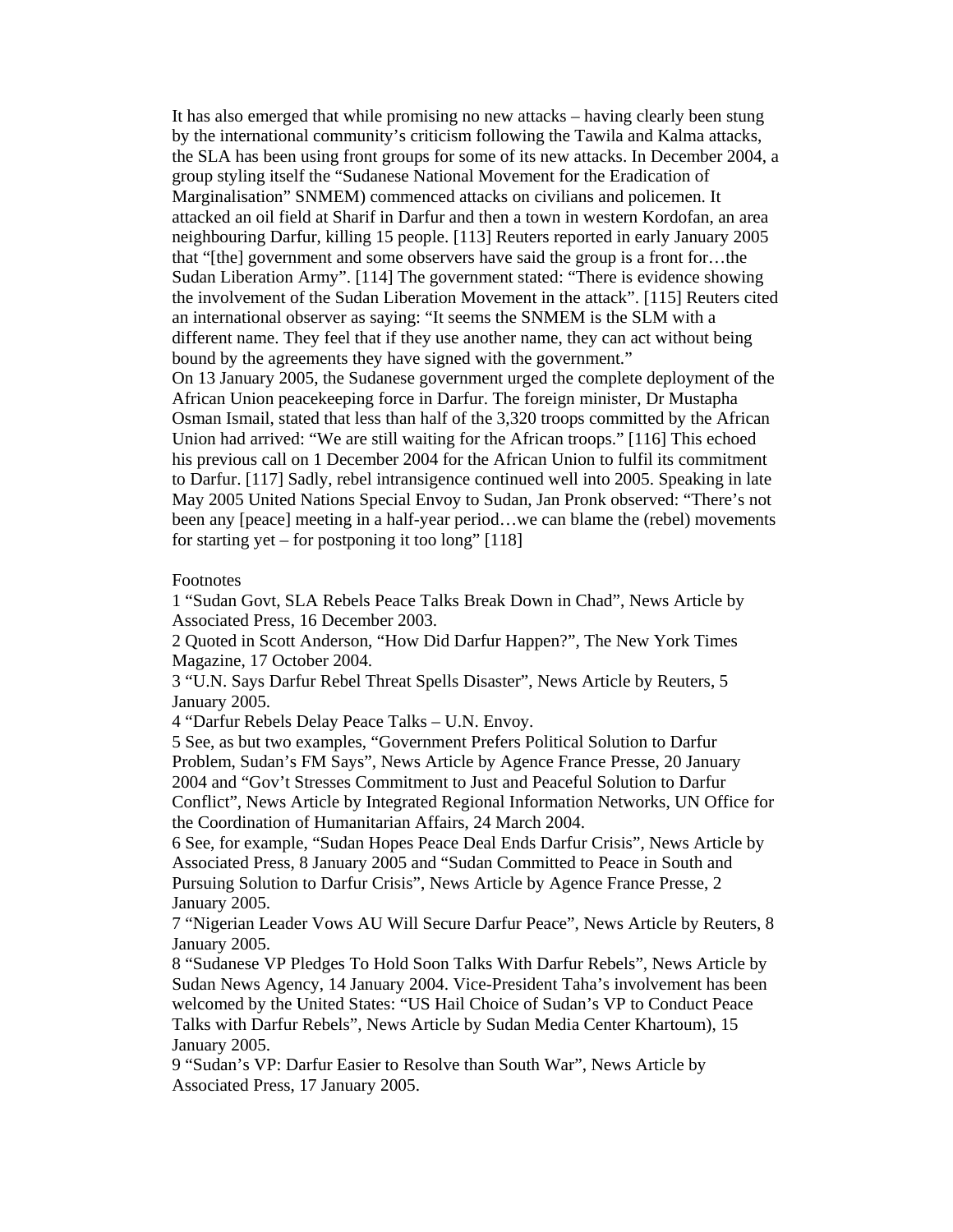10 See, for example, "Sudanese Govt, Opposition Alliance to Work Together to End Darfur Conflict", News Article by Associated Press, 18 January 2005. The government has already agreed a joint approach with the opposition Umma Party, see "Shared Vision Between the National Congress and Umma Party on the Problem of Darfur", in the Umma File on Darfur, <http://www.umma.org>.

11 See, for example, "African Union to Deploy Darfur Ceasefire Monitors", News Article by Reuters, 14 April 2004; "Sudan Agrees to 3,500 Extra AU Troops – AU Source", News Article by Reuters, 1 October 2004, and "Sudan Urges AU to Fulfil Commitment on Darfur", News Article by Xinhua News Agency, 30 November 2004. 12 "Nigerian Leader Vows AU Will Secure Darfur Peace", News Article by Reuters, 8 January 2005.

13 See, for example, "Sudan to Hold Conference in Bid to Quell Tribal Violence in Darfur", News Article by Associated Press, 22 February 2003.

14 "Dialogue with Darfur Rebels Achieved "Some Positive Results"- Minister", Al-Khartoum Khartoum), 18 March 2003.

15 "West Sudan Rebels Agree to Face-to-Face Aid Talks", News Article by Reuters, 3 February 2004.

16 "Sudan Vice-President Holds Talks With Rebel Leader", News Article by Xinhua News Agency, 24 January 2004.

17 "Sudan Says Ready to Talk Peace to Darfur Rebels", News Article by Reuters, 13 January 2004.

18 See, for example, "Sudan Seeks Talks with New Rebel Groups in Darfur: SUNA", News Article by Agence France Presse, 8 December 2004: "Sudan Starts Talks with 3rd Darfur Rebel Group", News Article by Reuters, 14 December 2004; "Third

Darfur Rebel Group Signs Peace Pact with Sudan Government", News Article by Agence France Presse, 17 December 2004 and "Sudanese Government Agrees Dialogue with New Darfur Rebel Group", News Article by Xinhua News Agency, 6 December 2004.

19 See, for example, "How Credible is Darfur's Third Rebel Movement?", News Article by Integrated Regional Information Networks, UN Office for the Coordination of Humanitarian Affairs, 13 January 2005. NMRD was said to have some 1,000 fighters under arms.

20 "Sudan Hails New Chad Mediation in Rebellion-hit Western Darfur: Report", News Article by Agence France Press, 3 February 2004.

21 "Sudan Govt, SLA Rebels Peace Talks Break Down in Chad", News Article by Associated Press, 16 December 2003.

22 Darfur Rising: Sudan's New Crisis, International Crisis Group, Africa Report No 76, Brussels, 25 March 2004.

23 "Peace Talks Break Off Between Sudan Government and Darfur Rebels", News Article by Agence France Presse, 16 December 2003.

24 "Sudan Charges That Meddling Sabotaged Chad-Hosted Peace Talks", News Article by Agence France Presse, 17 December 2003.

25 "Sudan Accuses Eritrea, Popular Congress Party of Supporting Darfur Rebels", News Article by Agence France Press, 19 December 2003.

26 "W. Sudan Rebels Say Killed 1,000 Govt Troops, Militia", News Article by Reuters, 19 January 2004.

27 "Sudan: Government Stresses Commitment to Just and Peaceful Solution to Darfur Conflict", News Article by Integrated Regional Information Networks, UN Office for the Coordination of Humanitarian Affairs, 24 March 2004.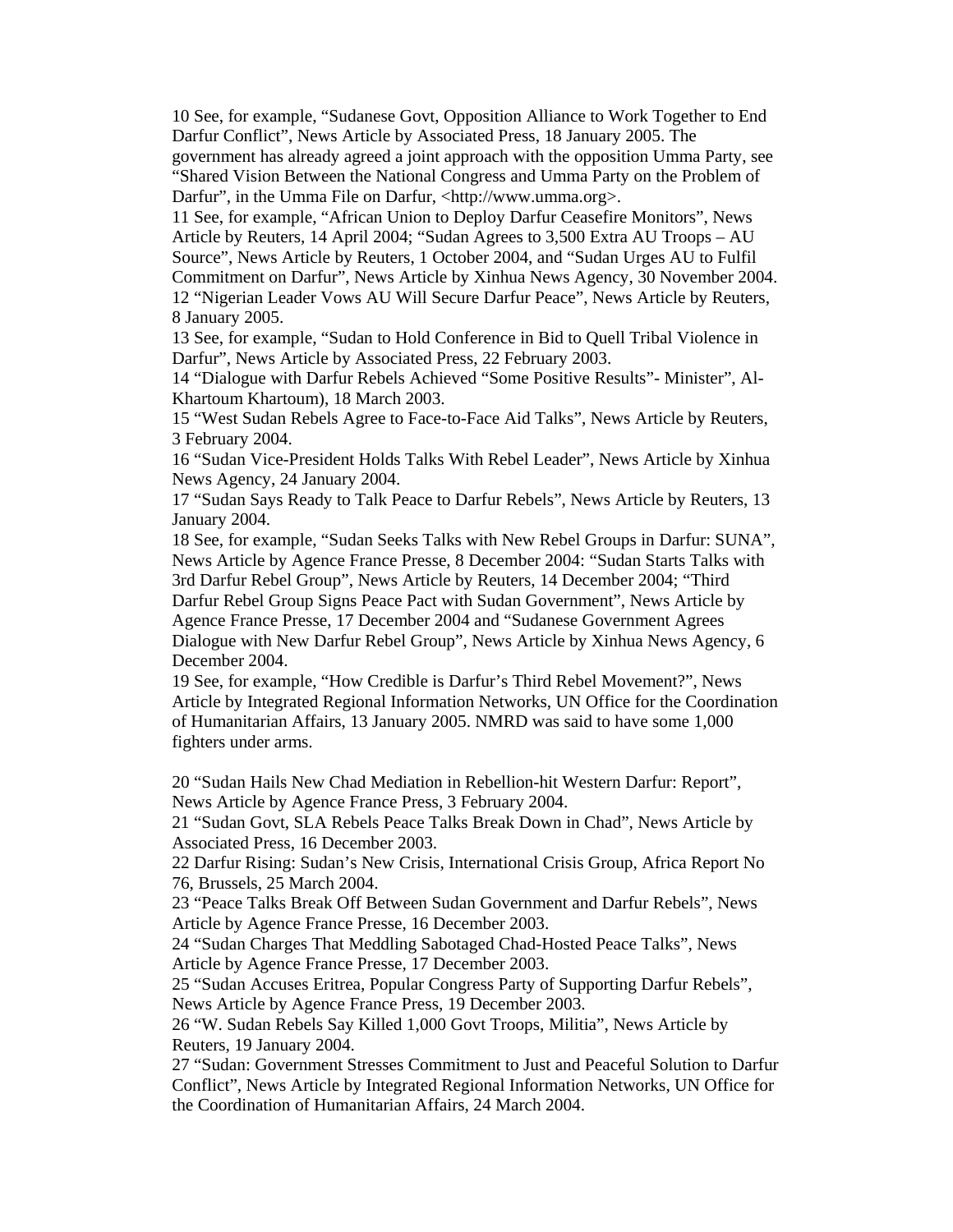28 "Khartoum Blames Darfur Rebels for Blocking Aid", News Article by Agence France Presse, 24 March 2004

29 "Government and Rebels Agree 45-day Ceasefire", News Article by Integrated Regional Information Networks, UN Office for the Coordination of Humanitarian Affairs, 9 April 2004.

30 "Government and Rebels Agree 45-day Ceasefire", News Article by Integrated Regional Information Networks, UN Office for the Coordination of Humanitarian Affairs, 9 April 2004.

31 "Sudan Welcomes African Ceasefire Monitoring Teams for Darfur", News Article by Sudan News Agency, 16 April 2004.

32 "African Union to Deploy Darfur Ceasefire Monitors", News Article by Reuters, 14 April 2004.

33 "Uncertainty Over Peace Talks with W. Sudan Rebels", News Article by Reuters, 17 April 2004.

34 Sudan Now or Never, International Crisis Group, Africa Report No 80, Brussels, 21 May 2004. See also "Talks on Sudan's Darfur Conflict Postponed a Day as Rebel

Split Appears", News Article by Agence France-Presse, 20 April 2004.

35 Sudan Now or Never, International Crisis Group, Africa Report No 80, Brussels, 21 May 2004.

36 "W. Sudan Rebels Say Unlikely to go to Peace Talks, Want Eritrean Mediation", News Article by Reuters, 15 April 2004.

37 "US Warns Sudan Rebels Against Boycott of Darfur Peace Talks", News Article by Agence France Presse, 17 April 2004.

38 "Sudan Government Says Darfur Rebels Violating Ceasefire", News Article by Agence France Presse, 5 May 2004.

39 "W. Sudan Rebel Attack Leaves Darfur Village in Flames, Some Dead:

Governor", News Article by Associated Press, 24 May 2004. See also "Government lodged complaints against Darfur rebels with Chadian mediator", in Arabic), News Article by Middle East News Agency, 2 May 2004.

40 "Darfur Rebels Reject Invitation to Hold Talks with Sudan's Government in Ethiopia", Sudan Tribune, 22 May 2004.

41 "Khartoum, Observers Sign Deal on Monitoring Darfur Ceasefire", News Article by Agence France Presse, 4 June 2004.

42 "African Observers Open HQ in Darfur", News Article by Agence France Presse, 9 June 2004.

43 "Sudanese President Committed to Ending Conflict in Western Darfur Region", News Article by Agence France Presse, 7 June 2004.

44 "Sudan President Urges the Holding of National Conference on Darfur", News Article by Sudan News Agency, 12 June 2004.

45 "Sudanese Government to Hold Talks with Darfur Rebels in Germany", News Article by Associated Press, 21 June 2004.

46 "Sudanese Minister in Paris for Talks with Darfur Rebels: Embassy", News Article by Agence France Presse, 24 June 2004.

47 "Darfur Rebels Say Won't Attend Peace Talks", News Article by Reuters, 2 July 2004.

48 "Darfur Rebel Group Rejects Call for Negotiations", News Article by Agence France Presse, 3 July 2004.

49 "Violence Anew in Sudan's South and West", News Article by UPI, 9 July 2004. 50 "Sudanese Rebels Urged to Return Vehicles Seized from British Charity", News Article by Deutsche Presse-Agentur, 13 July 2004.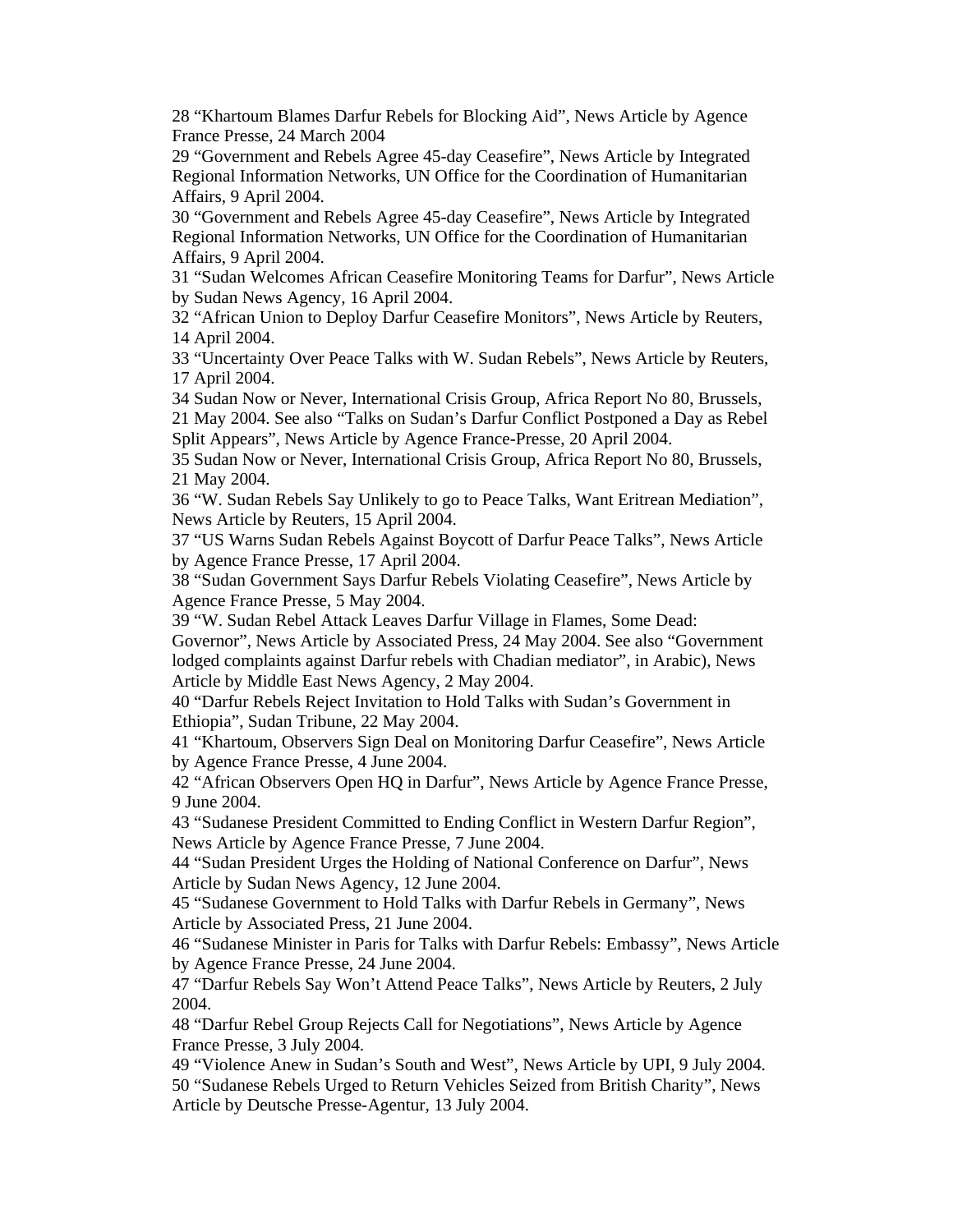51 "Text of Statement Issued by Minister of Information and Official Government Spokesman", News Article by Sudan News Agency, 27 July 2004.

52 "African Union to Deploy Peacekeeping Force in Sudan's Darfur Region: AU", News Article by Agence France Presse, 4 August 2004.

53 "Sudan Vows Open Mind in Darfur Talks – But No Magic Wand in Sight", News Article by Agence France Presse, 20 August 2004.

54 "Sudan Peace Talks Deadlocked as Rebels Backtrack on Agenda", News Article by Agence France-Presse, 24 August 2004.

55 "Sudan Agrees That AU Troops Can Disarm Rebels, Talks Reopen", News Article by Agence France Presse, 25 August 2004.

56 "Sudan Peace Talks Delayed as Rebels Refuse Demobilisation", News Article by Agence France Presse, 25 August 2004.

57 Scott Anderson, "How Did Darfur Happen?", The New York Times Magazine, 17 October 2004.

58 "Misreading the Truth in Sudan", The New York Times, 9 August 2004 59 "Sudan's Foreign Minister Says UN SC Measure on Darfur Will Encourage Rebels", News Article by United Nations News Service, 23 September 2004.

60 "Sudan Agrees to 3,500 Extra AU Troops – AU Source", News Article by Reuters, 1 October 2004.

61 "Blaming Rebels, UN Envoy to Sudan Warns That Security Remains Elusive in Darfur", New Article by UN News Service New York), 28 October 2004.

62 "Darfur Peace Talks restart, but Rebels Not Prepared to Sign Humanitarian Protocol", News Article by Xinhua News Agency, 26 October 2004.

63 "Darfur Rebels Storm Out of Sudan Security Meeting", News Article by Agence France Presse, 25 October 2004.

64 "Peace Talks on Darfur Overcome Walkout by Rebels", News Article by Deutsche Press Agentur, 25 October 2004.

65 "Sudanese Darfur Rebels Block Aid Pact for Refugees", News Article by Reuters, 26 October 2004.

66 "Darfur Peace Talks Restart, but Rebels Not Prepared to Sign Humanitarian Protocol", News Article by Xinhua News Agency, 26 October 2004.

67 See, for example, "Sudan, Rebels Reach Darfur Accords", News Article by Associated Press, 9 November 2004 and "Sudan: Darfur Deal Doesn't

Exclude Right of Self-Defense", News Article by al-Jazeera, 11 November 2004.

68 Third Round of the Inter-Sudanese Peace Talks on Darfur: Abuja Nigeria 21

October – 9 November 2004: Chairman's Conclusions, African Union, Addis Ababa, 9 November 2004.

69 "Tensions Rise in Sudan as Rebels and Government Begin to Lose Control, UN Says", News Article by the UN News Centre", 4 November 2004.

70 "Sudan Accuses United Nations of Criticizing Government While Ignoring Rebel Violence", News Article by Associated Press, 6 November 2004.

71 "Press Release No. 112/2004", African Union, Addis Ababa, 10 December 2004. 72 "Renewed Fighting Shuts Down WFP Operations in North Darfur", Statement by World Food Programme, Nairobi, 25 November 2004.

73 "UN Condemns Darfur Rebel Attacks", News Article by United Nations News Centre, 24 November 2004.

74 "Sudan Says 22 Policemen, a Doctor and two Civilians were Killed in Rebel Attacks", News Article by Associated Press, 24 November 2004.

75 "Darfur Rebels Defy Ceasefire", News Article by Associated Press, 23 November 2004.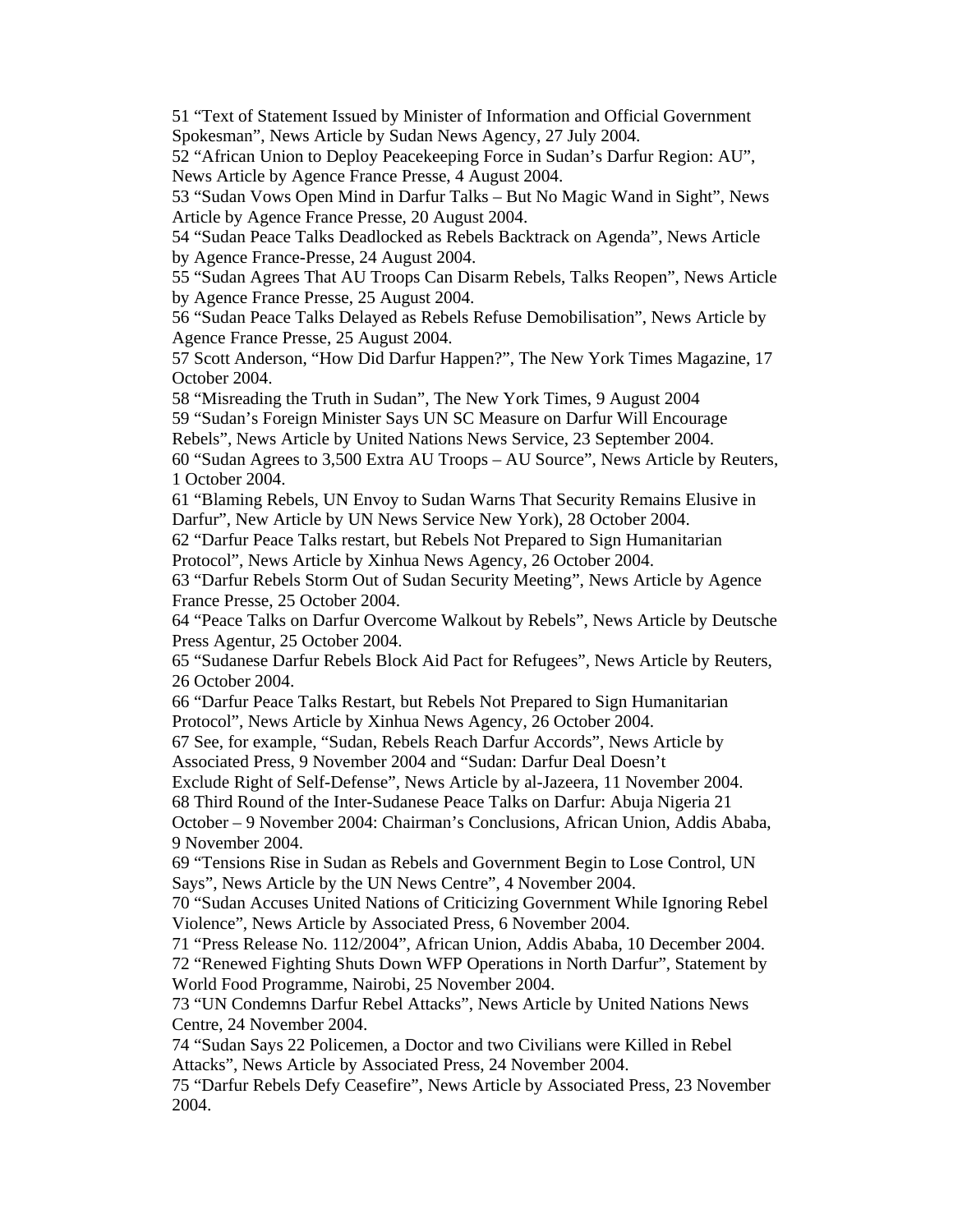76 Report of the Ceasefire Commission on the Situation in Darfur, African Union, Addis Ababa, 4 October 2004.

77 "Achievements on Humanitarian Access in Darfur 'Fast Falling Apart'", Press Release by Oxfam UK, 18 November 2004.

78 News at 7pm, Channel Four London), 16 December 2004.

79 "Renewed Fighting Shuts Down WFP Operations in North Darfur", Statement by World Food Programme, Nairobi, 25 November 2004.

80 "Fresh Violence Engulfs Darfur", The New York Times, 27 November 2004.

81 "UN Envoy Blames Rebels for Renewed Fighting in North Darfur", News Article by Associated Press, 26 November 2004.

82 "World Should Hold Darfur Rebels Accountable – UN's Pronk", News Article by Reuters, 25 November 2004.

83 "US Blames Darfur Rebels for New Fighting", News Article by UPI, 24 November 2004. See also, for example, "U.S. Warns Rebels to Curb Attacks in Darfur", News Article by Reuters, 29 October 2004; "U.S., U.N. Condemn Sudan Attacks", News Article by CNN, 24 November 2005 and "France Condemns SLA Rebel Attack in Sudan's Darfur", News Article by KUNA, 26 November 2004.

84 News at 7pm, Channel Four London), 16 December 2004.

85 "Helicopter Attack Hits African Union's Bid for Sudan Peace", The Independent London), 21 December 2004.

86 "North Darfur Governor Calls for Return of Aid Groups, Reaches Out to Rebels", News Article by Associated Press, 28 November 2004.

87 "Leader of Darfur Rebels Resorts to Damage Control", The New York Times, 5 December 2004.

88 "Sudan Says Rebels Kill 89", News Article by Reuters, 5 December 2004.

89 "Government Accuses Rebels of Increasing Attacks on Major Roads in Darfur ", News Article by Associated Press, 5 December 2004.

90 "Darfur: Sudan Gives Fresh Conditions for Peace Talks", Daily Trust Abuja), 30 December 2004.

91 Report of the United Nations Secretary-General on the Sudan Pursuant to Paragraphs 6, 13 and 16 of Security Council Resolution 1556 2004),

Paragraph 15 of Resolution 1564 2004) and Paragraph 1574 2004), S/2005/10, United Nations, New York, 7 January 2005.

92 The Secretary-General also noted in his report that the "AU clarified later that although it had some reservations initially, it had not totally rejected the offer and consideration was being given to the possibility of working with Sudanese police in protecting roads in Darfur."

93 Report of the United Nations Secretary-General on the Sudan Pursuant to Paragraphs 6, 13 and 16 of Security Council Resolution 1556 2004), Paragraph 15 of Resolution 1564 2004) and Paragraph 1574 2004), S/2005/10, United Nations, New York, 7 January 2005.

94 Dr Mustapha Osman Ismail quoted in "Sudan's Foreign Minister Urges Complete Deployment of African Union Troops to Darfur", News Article by Associated Press, 13 January 2005.

95 "Sudan Expects Darfur Peace Settlement in Two Months: Minister", News Article by Agence France Presse, 7 December 2004.

96 "Sudan Accuses Rebels of Attacks in Darfur", News Article by Associated Press, 3 December 2004.

97 "Leader of Darfur Rebels Resorts to Damage Control", The New York Times, 5 December 2004.